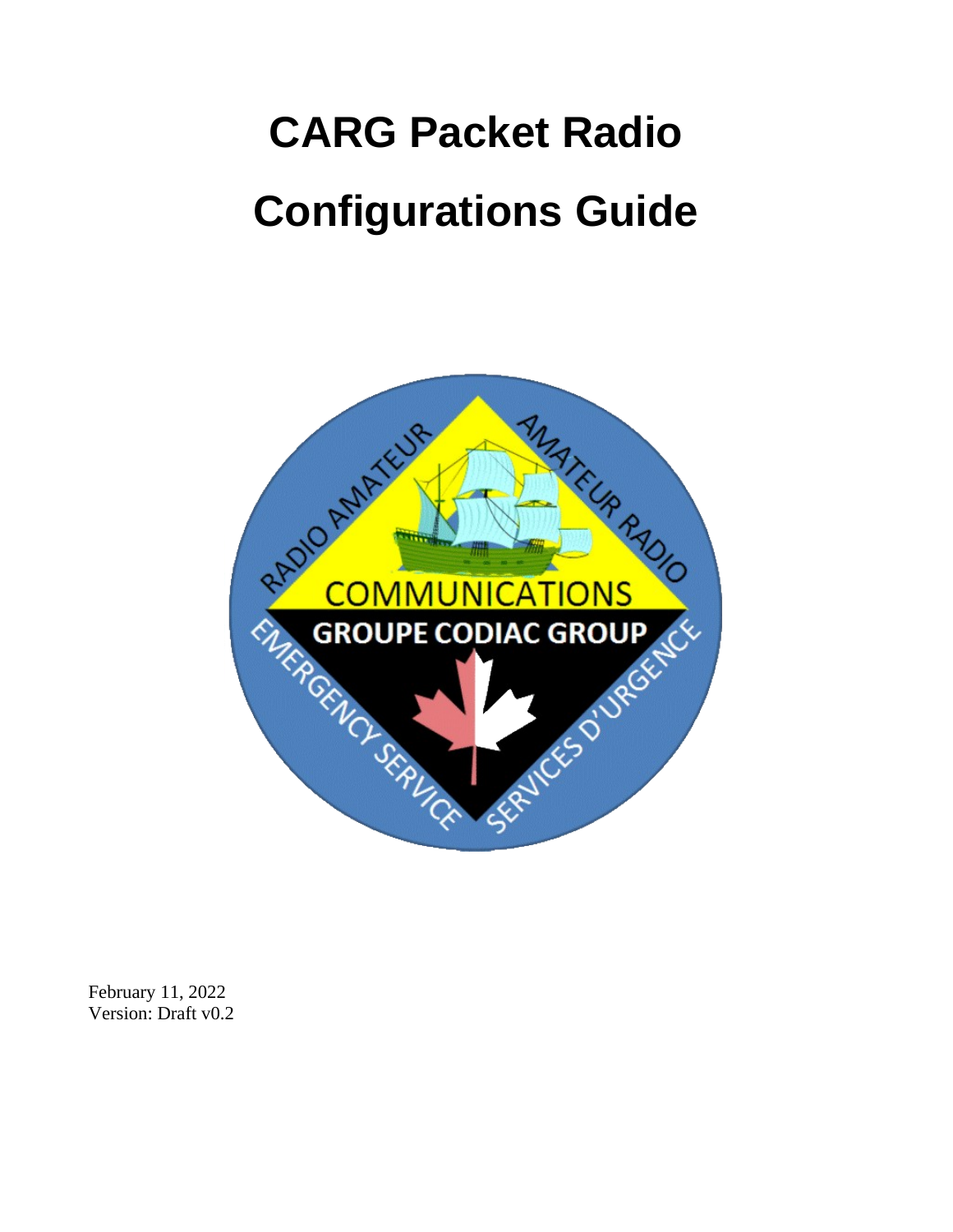#### **Table of Contents**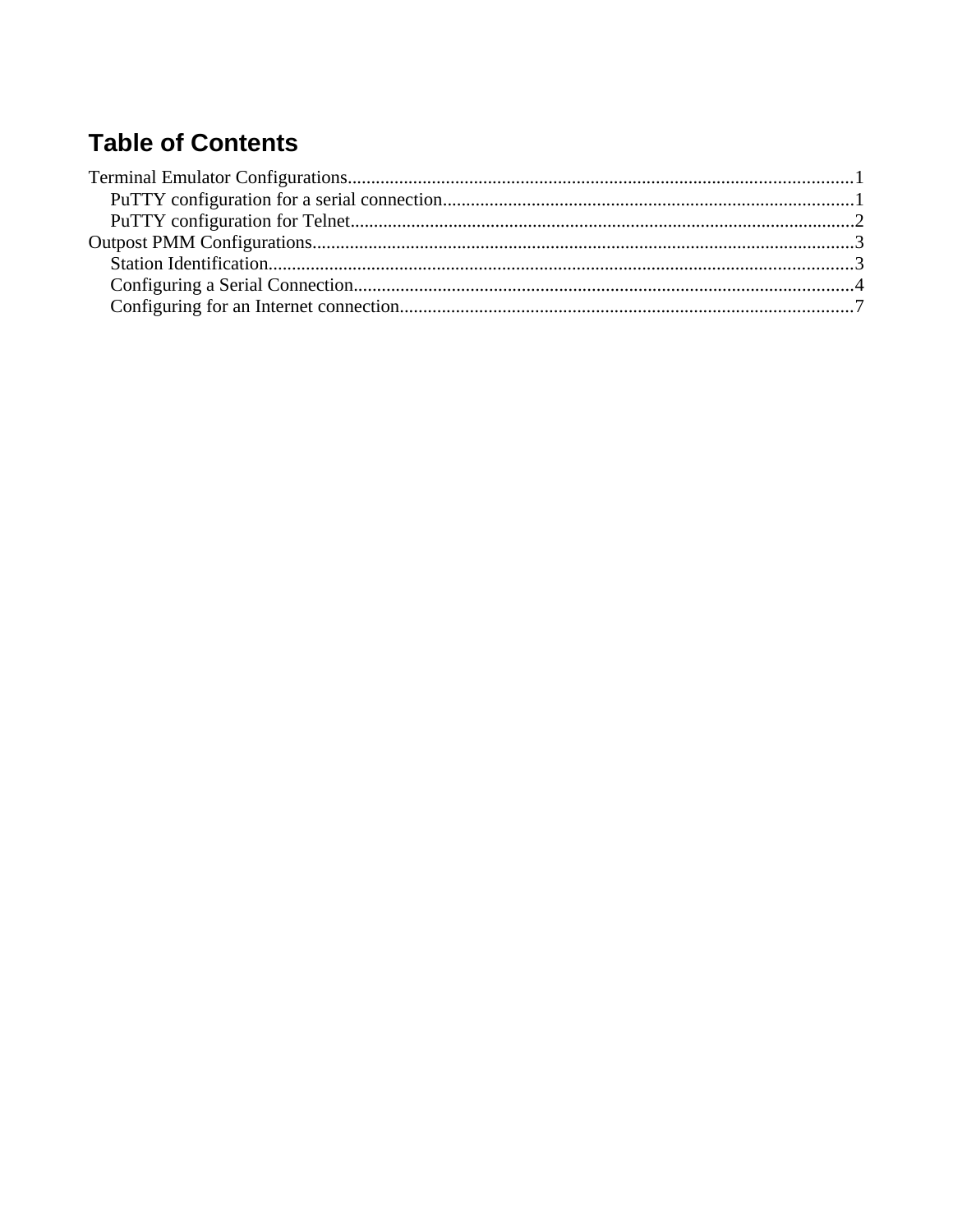

### <span id="page-2-1"></span>**Terminal Emulator Configurations**

Although not necessary, CARG recommends using PuTTY as a terminal emulator. It is a free software downloadable from the Internet. PuTTY can be configured to connect to a COM port for a serial connection and as an SSH, Telnet, and SFTP client. CARG uses PuTTY to setup a serial connection to the TNC and Telnet to access the Moncton Telnet Server (VE9MPF-7).

#### <span id="page-2-0"></span>**PuTTY configuration for a serial connection**

This section shows the configuration for connecting to a TNC using a serial connection.

When you run PuTTY, its configuration window will open. Start by clicking on the "Serial" radio button. Then enter the COM port on which your TNC is connected. Then enter the connection speed (Baud Rate) appropriate for your TNC. In "Saved Sessions" enter a name for this configuration. We recommend using the name of your TNC. The figure below is provided as an example, it shows the configuration for an AEA PK-232MBX TNC. Do not forget to click on "Save" once you've entered the configuration information. This will make the configuration available next time you run PuTTY.

| PuTTY Configuration                                                                                                                                                                                                                                                                           |                                                                                                                                                                                                                                                                                                                                       | 7<br>×                                                   |
|-----------------------------------------------------------------------------------------------------------------------------------------------------------------------------------------------------------------------------------------------------------------------------------------------|---------------------------------------------------------------------------------------------------------------------------------------------------------------------------------------------------------------------------------------------------------------------------------------------------------------------------------------|----------------------------------------------------------|
| Category:<br>⊟- Session<br>Logging<br>⊟ Terminal<br>Keyboard<br>i⊹ Bell<br><b>Eeatures</b><br>≐⊢Window<br>- Appearance<br>- Behaviour<br>- Translation<br>Fi-Selection<br>- Colours<br>□ Connection<br>l— Data<br>- Proxy<br>中·SSH<br><b>Serial</b><br>l— Telnet<br><b>Rlogin</b><br>i supdup | Basic options for your PuTTY session<br>Specify the destination you want to connect to<br>Serial line<br>COM3<br>Connection type:<br>Serial O Other:<br>$\bigcirc$ SSH<br>Load, save or delete a stored session<br><b>Saved Sessions</b><br>PK232MBX<br>Default Settings<br>PK232MBX<br><b>Telnet Server</b><br>Close window on exit: | Speed<br>1200<br>Telnet<br>Load<br><b>Save</b><br>Delete |
|                                                                                                                                                                                                                                                                                               | ) Always<br>◯ Never                                                                                                                                                                                                                                                                                                                   | O Only on clean exit                                     |
| About<br>Help                                                                                                                                                                                                                                                                                 | Open                                                                                                                                                                                                                                                                                                                                  | Cancel                                                   |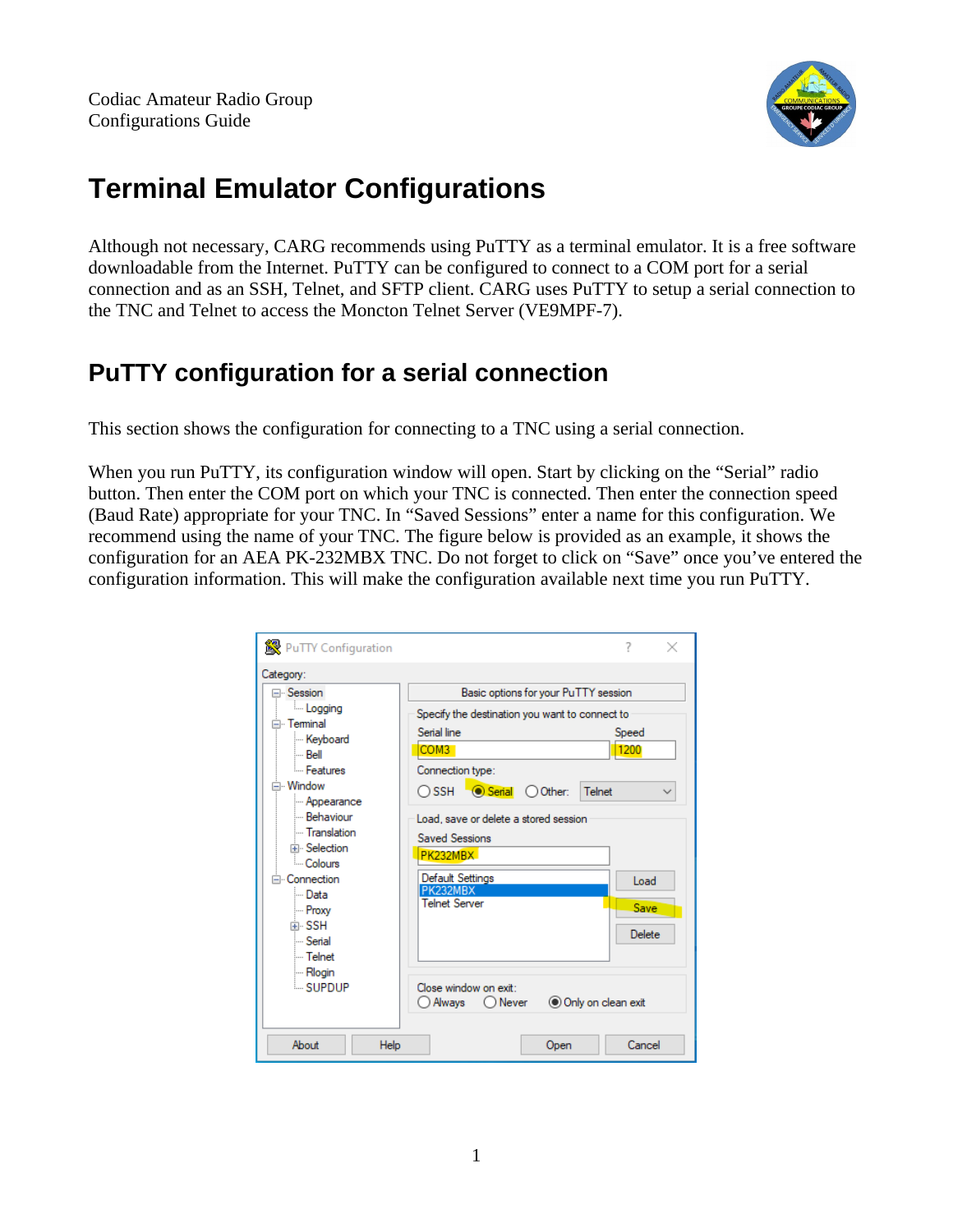

#### <span id="page-3-0"></span>**PuTTY configuration for Telnet**

This section shows the configuration for connecting to the Moncton Telnet Server (VE9MPF-7).

When you run PuTTY, its configuration window will open. Start by clicking on the "Other" radio button and select "Telnet" in the pull down menu. Then enter the configuration information as shown in the figure below. Do not forget to click on "Save" once you've entered the configuration information. This will make the configuration available next time you run PuTTY.

| PuTTY Configuration                                                                                                                                                                                                                                                                  | ×                                                                                                                                                                                                                                                                                                                                                                                                                                                                                     |
|--------------------------------------------------------------------------------------------------------------------------------------------------------------------------------------------------------------------------------------------------------------------------------------|---------------------------------------------------------------------------------------------------------------------------------------------------------------------------------------------------------------------------------------------------------------------------------------------------------------------------------------------------------------------------------------------------------------------------------------------------------------------------------------|
| Category:                                                                                                                                                                                                                                                                            |                                                                                                                                                                                                                                                                                                                                                                                                                                                                                       |
| ⊟- Session<br><b>Logging</b><br>⊟ Terminal<br>Keyboard<br>i… Bell<br><b>Eeatures</b><br>⊟ Window<br>- Appearance<br>- Behaviour<br>- Translation<br>Fi-Selection<br>- Colours<br>⊟- Connection<br>l— Data<br>- Proxy<br>中·SSH<br>l… Serial<br>l— Telnet<br><b>Rlogin</b><br>i supdup | Basic options for your PuTTY session<br>Specify the destination you want to connect to<br>Host Name (or IP address)<br>Port<br>8010<br>ve9sc.com<br>Connection type:<br>Telnet<br>Other:<br>○ SSH<br>$\bigcirc$ Serial.<br>Load, save or delete a stored session<br><b>Saved Sessions</b><br><b>Telnet Server</b><br>Default Settings<br>Load<br>PK232MBX<br><b>Telnet Server</b><br>Save<br>VE9MPF-7<br>Delete<br>Close window on exit:<br>Only on clean exit<br>) Always<br>◯ Never |
| About<br>Help                                                                                                                                                                                                                                                                        | Cancel<br>Open                                                                                                                                                                                                                                                                                                                                                                                                                                                                        |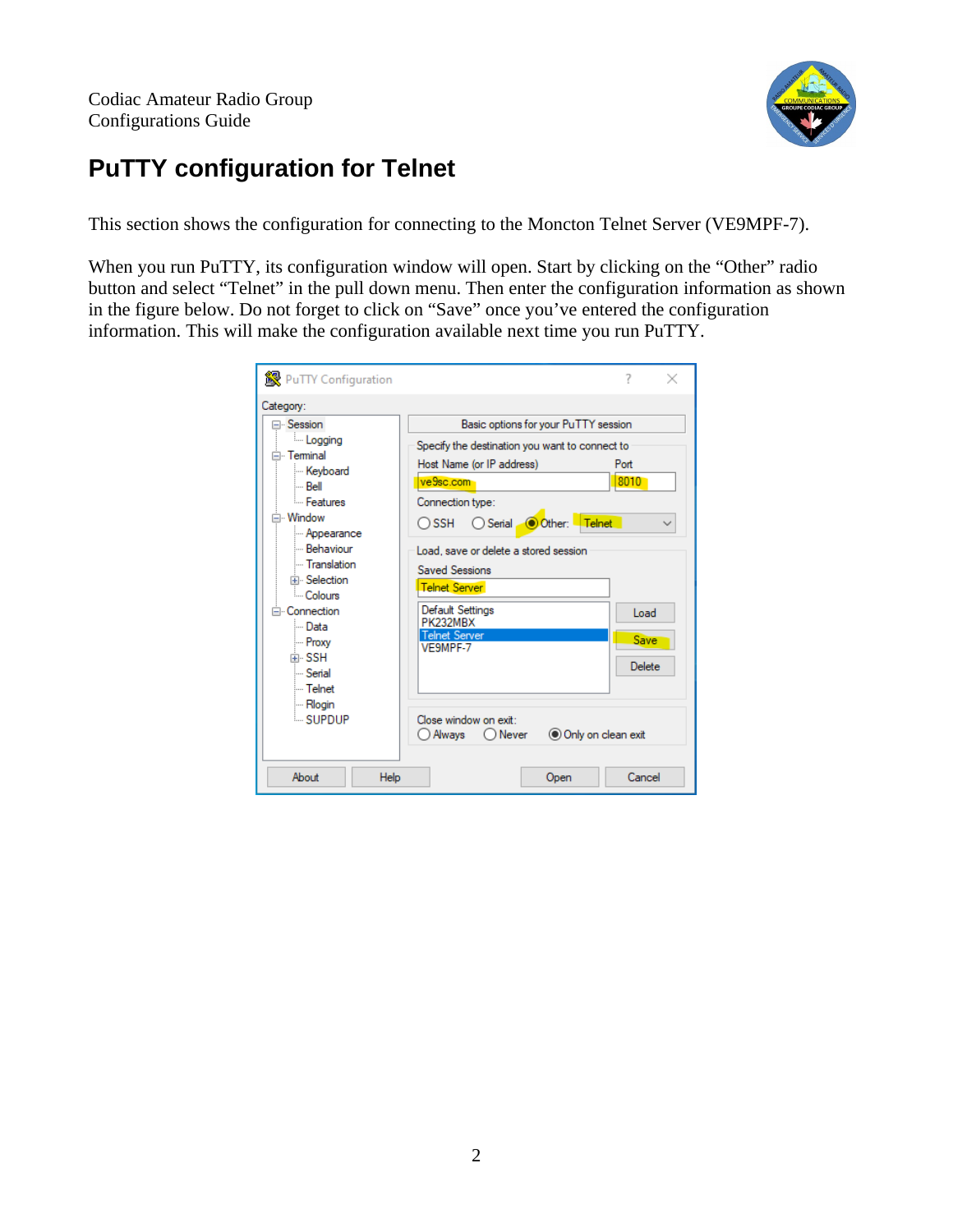

## <span id="page-4-1"></span>**Outpost PMM Configurations**

Accessing the configuration windows is done by clicking on the **Setup** drop-down menu in Outpost's main window.

| <b>A Outpost Packet Message Manager</b> |                                                                |  |  |  |  |
|-----------------------------------------|----------------------------------------------------------------|--|--|--|--|
| File                                    | Edit Setup Tools Forms Actions Help                            |  |  |  |  |
| <b>New</b><br>Open                      | Send/Receive<br>Profile: Outpost<br>Archive<br>Delete<br>Print |  |  |  |  |
| <b>Folder List</b>                      | Out Tray                                                       |  |  |  |  |
| In Tray                                 | Type  <br>From<br>To<br><b>BBS</b><br>Local ID<br>Subject<br>U |  |  |  |  |
| Out Tray                                |                                                                |  |  |  |  |
| Sent Msgs                               |                                                                |  |  |  |  |

#### <span id="page-4-0"></span>**Station Identification**

Typically, the first time you run Outpost the Station Identification window will open. If it doesn't open automatically, go to the **Setup** drop-down menu and select **Station ID**.

From the **Identification** tab, do the following:

- 1. Click the **New** button in the "Legal" portion of the window.
- 2. Enter your call sign in the "User Call Sign" field.
- 3. Enter your name in the "User Name" field.
- 4. Press the **OK** button.

By default the "Message ID Prefix" will be set to the 3 last characters of your call. This is only used when message numbering is turned on. You may change this to any characters you may like such as your initials.

| Station ID is VE9JFL                     |                                             |  |  |  |  |  |
|------------------------------------------|---------------------------------------------|--|--|--|--|--|
| Identification   BBS Logins   Signatures |                                             |  |  |  |  |  |
|                                          |                                             |  |  |  |  |  |
| Current Profile: Outpost                 |                                             |  |  |  |  |  |
| Legal                                    |                                             |  |  |  |  |  |
| User Call Sign:                          | <b>VE9JFL</b><br>New.                       |  |  |  |  |  |
|                                          | User Name: Michel Landry<br>Delete          |  |  |  |  |  |
| Message ID Prefix:                       | <b>JFL</b><br>(3 Characters                 |  |  |  |  |  |
| Tactical                                 |                                             |  |  |  |  |  |
|                                          | □ Use Tactical Call for all BBS interaction |  |  |  |  |  |
| Tactical Call Sign: EOC7CA               | New                                         |  |  |  |  |  |
| Additional ID Text:                      | CARG EOC<br>Delete                          |  |  |  |  |  |
| Message ID Prefix:                       | (3 Characters                               |  |  |  |  |  |
|                                          |                                             |  |  |  |  |  |
|                                          |                                             |  |  |  |  |  |
| $\nabla$ Show this form on startup       | Cancel<br>Apply<br>ок                       |  |  |  |  |  |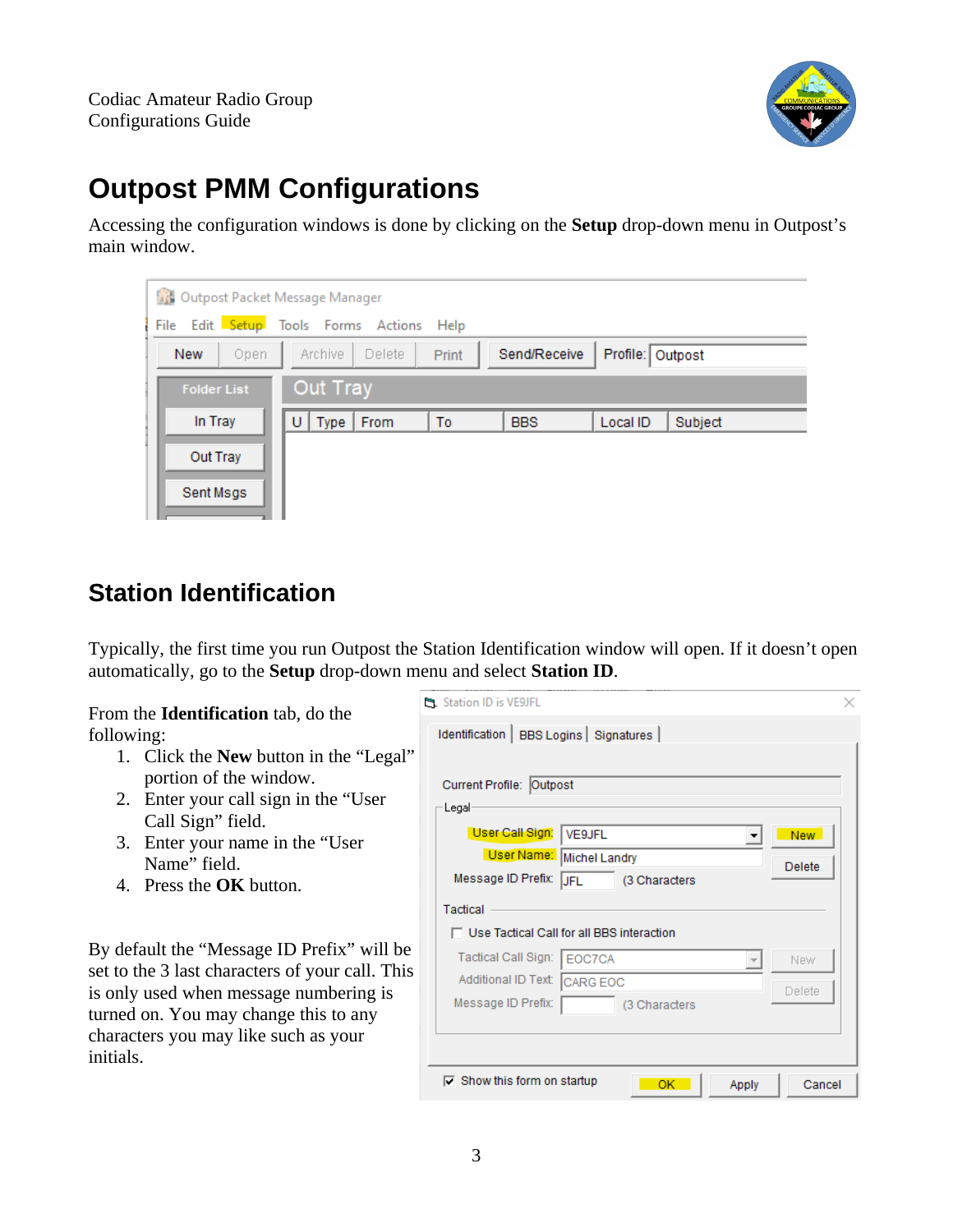

#### <span id="page-5-0"></span>**Configuring a Serial Connection**

This section shows the configurations needed for Outpost to Send/Receive messages via a typical TNC.

Start Outpost, go to the **Setup** drop-down menu and click on **Interface**.

Check to see if Outpost already knows about your TNC by clicking on the down arrow in the "IF Name" field. If your TNC is listed, click on it then click on the **Com Port** tab at the top. Continue with the Com Port configuration section below.

| <b>Device setup for PK232MBX</b>  |                                                                                                                                                                                              |                   |       |                                     | × |
|-----------------------------------|----------------------------------------------------------------------------------------------------------------------------------------------------------------------------------------------|-------------------|-------|-------------------------------------|---|
|                                   | Type   Prompts   TNC Cmds   Init Cmds   Com Port   AGWPE   Telnet                                                                                                                            |                   |       |                                     |   |
| Choose a Name                     |                                                                                                                                                                                              |                   |       |                                     |   |
| Description:                      | <b>IF Name: PK232MBX</b><br><choose a="" create(new)="" interface="" or=""><br/>Internet<br/><math>KPC3+</math><br/>KPC3<br/>PK232MBX<br/>SCS_Tracker_DSP<br/><b>TELNET-Winlink</b></choose> |                   |       |                                     |   |
| Interface<br>$G$ TNC              | <b>TELNET_JNOS</b>                                                                                                                                                                           | <b>G</b> TAPR TNC |       | <b>New</b><br>Copy<br><b>Delete</b> |   |
| C AGW Packet Engine<br>$C$ Telnet |                                                                                                                                                                                              | $\circ$ scs TNC   |       |                                     |   |
|                                   |                                                                                                                                                                                              | <b>OK</b>         | Apply | Cancel                              |   |

If your TNC does not already exist, you will need to create an entry for it. To do so click on the **New** button then:

- 1. Enter your TNC's name in the "IF Name" field.
- 2. Enter a brief description in the "Description" field.
- 3. Click the TNC Radio Button.
- 4. Then select the **Com Port** tab.

| Device setup for PK232MBX    |                                                                   | ×             |
|------------------------------|-------------------------------------------------------------------|---------------|
|                              | Type   Prompts   TNC Cmds   Init Cmds   Com Port   AGWPE   Telnet |               |
| Choose a Name                |                                                                   |               |
| IF Name: <b>PK232MBX</b>     |                                                                   |               |
|                              |                                                                   |               |
| Description:<br>Packratt 232 | ۸                                                                 |               |
|                              |                                                                   |               |
|                              |                                                                   | New           |
| Interface                    |                                                                   | Copy          |
| $G$ . TNC                    | <b>G</b> TAPR TNC                                                 | <b>Delete</b> |
| C AGW Packet Engine          | C SCS TNC                                                         |               |
| $C$ Telnet                   |                                                                   |               |
|                              |                                                                   |               |
|                              | OK<br>Apply                                                       | Cancel        |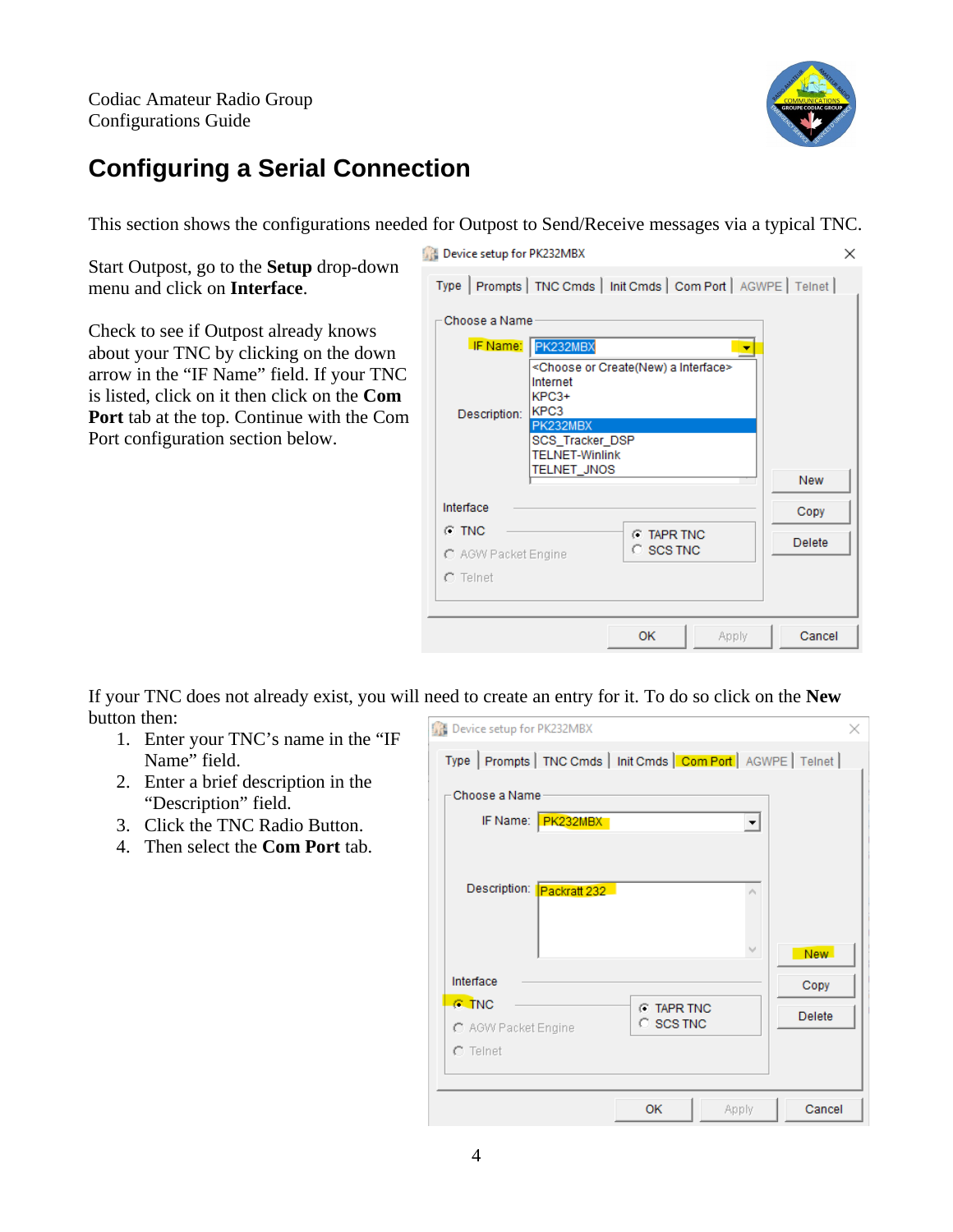

Next, in the **Com Port** tab, tell Outpost how to connect to your TNC.

- 1. Select the Com port to which your TNC is connected by clicking on the arrow in the "Com Port" field. Note that only valid com ports will be listed. If "None" is listed, Outpost did not find any valid com ports on your computer.
- 2. Verify that "Max Speed" and "Connection Preferences" are set correctly for your TNC. If they are not, change them. The correct values will be found in the User Guide for your TNC.
- 3. Click the **Apply** button then the **OK** button.

| ▾╎<br><b>G</b> RTS/CTS<br>Parity: Even<br>÷<br>Stop Bits:   1<br>$\blacktriangledown$ | Device setup for PK232MBX<br>Comm Port Settings<br>Com Port:<br>Com <sub>3</sub><br><del>⊢</del> Max Speed−<br>1200<br>▼∣<br><b>Connection Preferences-</b><br>Data Bits: 7 | Type   Prompts   TNC Cmds   Init Cmds   Com Port   AGWPE   Telnet  <br>Echo<br>$O$ Off $\odot$ On<br><b>Flow Control</b><br>$\cap$ None |
|---------------------------------------------------------------------------------------|-----------------------------------------------------------------------------------------------------------------------------------------------------------------------------|-----------------------------------------------------------------------------------------------------------------------------------------|
|---------------------------------------------------------------------------------------|-----------------------------------------------------------------------------------------------------------------------------------------------------------------------------|-----------------------------------------------------------------------------------------------------------------------------------------|

When creating a new TNC configuration, the **Prompts** and **TNC Cmds** tabs will be filled with default values. These defaults are used by almost all TNC devices but should you experience problems connecting, verify the values to make sure they are the same for your TNC.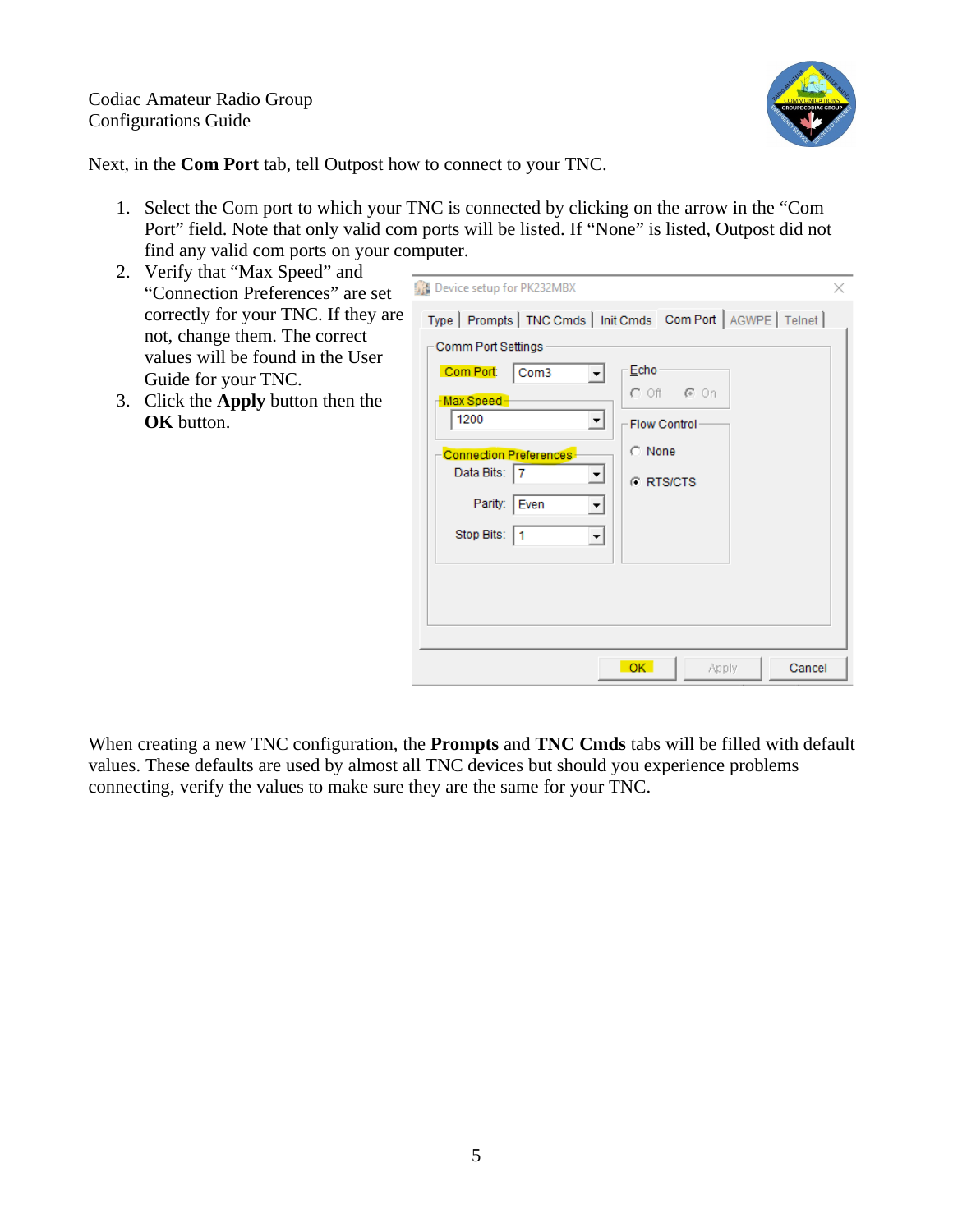

 $\times$ 

We now need to configure the BBS we will be connecting to. CARG will be using the Moncton Area BBS, VE1MPF, as the group's mail drop. **Define a new BBS** 

From the main window in Outpost, go to the **Setup** drop-down menu and select **BBS**.

In the **Name** tab:

- 1. Click on New.
- 2. Enter the "Friendly", "Connect Name:" and "Description" as in this image.
- 3. For "BBS Type", make sure the "Let Outpost determine ..." radio button is selected.
- 4. At the bottom, click on "Set/Get TNC" and select the TNC you defined in the **Configuring a Serial Interface** section above.
- 5. Then click on the **Path** tab.

| Name   Prompts   Commands   Init Commands   Retrieving   Path                                               |        |
|-------------------------------------------------------------------------------------------------------------|--------|
| <b>BBS Name</b>                                                                                             |        |
| Friendly                                                                                                    |        |
| Moncton Area BBS<br>Connect Name:<br><b>VE1MPF</b>                                                          |        |
| Description:<br>BPQ32 BBS<br>×                                                                              |        |
|                                                                                                             |        |
| <b>BBS</b> Type<br>C Let Outpost determine the BBS and set up the prompts<br>C User defines the BBS prompts | New    |
| Non-Identifying BBSs                                                                                        | Copy   |
| C AA4RF BBS<br>C AA4RE BBS with Tactical Call Customization                                                 | Delete |
| <b>TNC Name</b><br>PK232MBX<br>Set/Get TNC                                                                  |        |
| OK<br>Apply                                                                                                 | Cancel |
|                                                                                                             |        |

On the **Path** tab, you indicate how Outpost is to reach the BBS.

- 1. Select the radio button "Via digipeater(s):".
- 2. Enter VE1PRM-1 in the digipeater field.
- 3. Once done, click on the **Apply** button, then the **OK** button.

| <b>BBS</b> Setup                                                      |               |
|-----------------------------------------------------------------------|---------------|
| Name   Prompts   Commands   Init Commands   Retrieving Path           |               |
| Access method<br>C Direct to BBS<br>C Via digipeater(s): VE1PRM-1     | ۸             |
| (enter digipeater names separated by                                  |               |
| C KA-NODE/Netrom Access<br># 1 ##<br>Node Name:<br>Successful Connect | New<br>Delete |
| Connect command:                                                      | Move Up       |
| Connect w/ node/BBS name:<br>Port number:<br>Unsuccessful Connect     | Move Dn       |
| Apply<br>ΟK                                                           | Cancel        |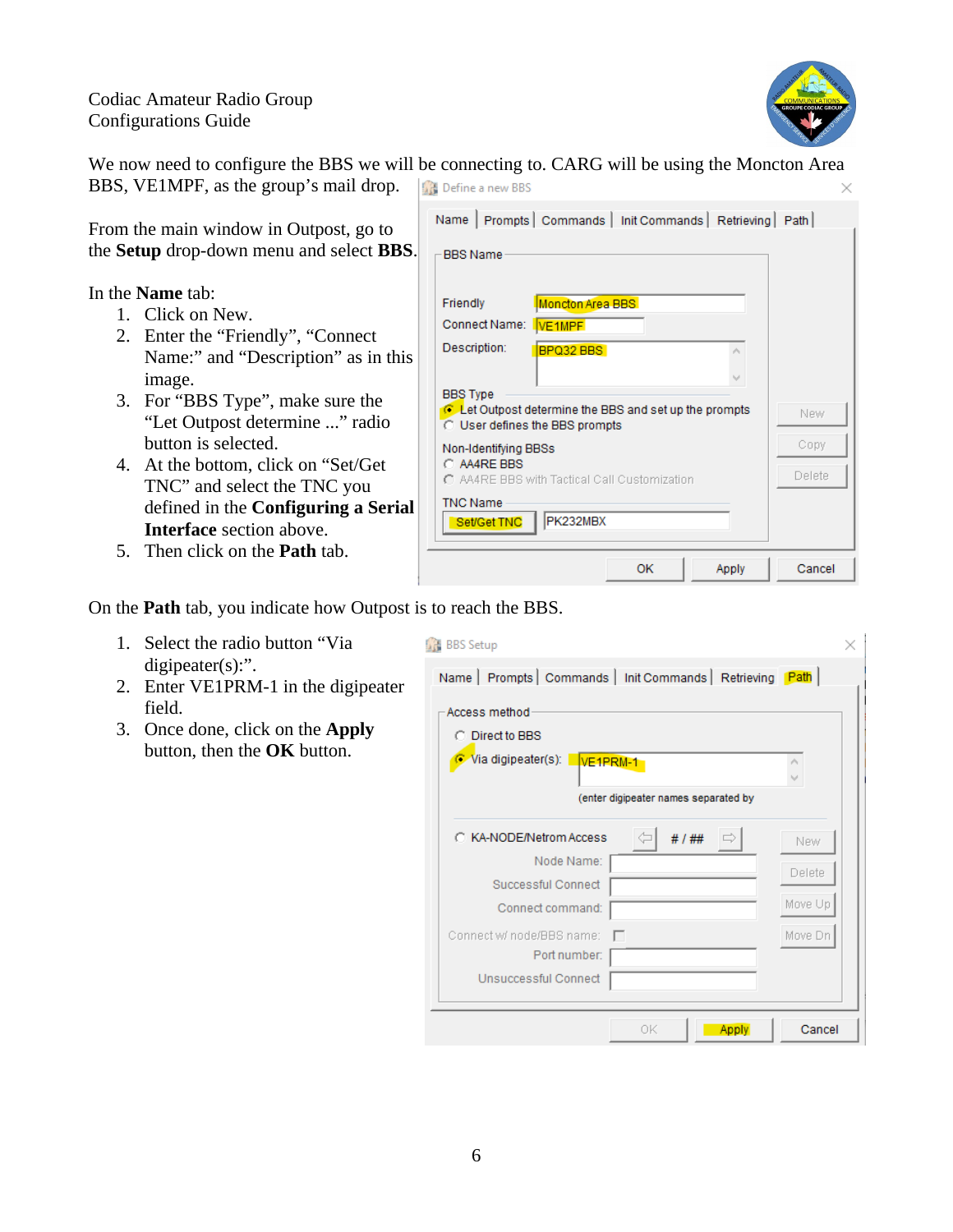

#### <span id="page-8-0"></span>**Configuring for an Internet connection**

This section shows the configurations needed for Outpost to Send/Receive messages via the Internet.

From the Outpost main window, go to the **Setup** drop-down menu and click on **Interface**.

- 1. Click on the **New** button.
- 2. Enter "TELNET-MPFBBS" in the IF Name field.
- 3. Provide a brief description.
- 4. Click on the Telnet radio button at the bottom left of the window.
- 5. Go to the **Telnet** tab (top right).

| <b>B</b> Device setup for TELNET-MPFBBS |                                                                            |  |
|-----------------------------------------|----------------------------------------------------------------------------|--|
|                                         | Type   Prompts   TNC Cmds   Init Cmds   Com Port   AGWPE   Telnet          |  |
| Choose a Name                           |                                                                            |  |
|                                         | <b>IF Name: TELNET-MPFBBS</b><br>▼                                         |  |
|                                         |                                                                            |  |
| Description:                            | Telnet interface to Moncton Telnet<br>۸<br>Server. Valid user and password |  |
|                                         | required.                                                                  |  |
|                                         | w<br>New <sup>1</sup>                                                      |  |
| Interface                               | Copy                                                                       |  |
| $\cap$ tnc                              | <b>@ TAPR TNC</b><br><b>Delete</b><br>$C$ scs TNC                          |  |
| C AGW Packet Engine                     |                                                                            |  |
| Telnet                                  |                                                                            |  |
|                                         |                                                                            |  |
|                                         | OK<br>Cancel<br>Apply                                                      |  |

In the **Telnet** tab, enter the information so Outpost can connect to the Telnet Server (VE9MPF-7).

- 1. Fill each field with the information shown here.
- 2. Verify that the information has been entered exactly as it appears in the image.
- 3. Note that the information in the "Logon:" and "Password:" fields are all lower case and that there is not a space between the word and the  $\text{colon}$   $(:).$
- 4. Once done, click on the **Apply** button, then the **OK** button.

|   | Device setup for TELNET-MPFBBS                                    |              |                                         |        |
|---|-------------------------------------------------------------------|--------------|-----------------------------------------|--------|
|   | Type   Prompts   TNC Cmds   Init Cmds   Com Port   AGWPE   Telnet |              |                                         |        |
|   | <b>Telnet Server</b>                                              |              |                                         |        |
|   | <b>Remote Host:</b>                                               | ve9sc.com    |                                         |        |
|   | Remote Port:                                                      | 8010         |                                         |        |
| e | Network Timeout:                                                  | 5000<br>msec |                                         |        |
|   | Logon Prompts                                                     |              |                                         |        |
|   | Logon:                                                            | user:        | NOTE: Logon and<br>Password prompts are |        |
|   | Password:                                                         | password:    | case sensitive.                         |        |
|   |                                                                   |              |                                         |        |
|   |                                                                   |              |                                         |        |
|   |                                                                   |              |                                         |        |
|   |                                                                   |              |                                         |        |
|   |                                                                   |              |                                         |        |
|   |                                                                   |              |                                         |        |
|   |                                                                   | OK           | Apply                                   | Cancel |